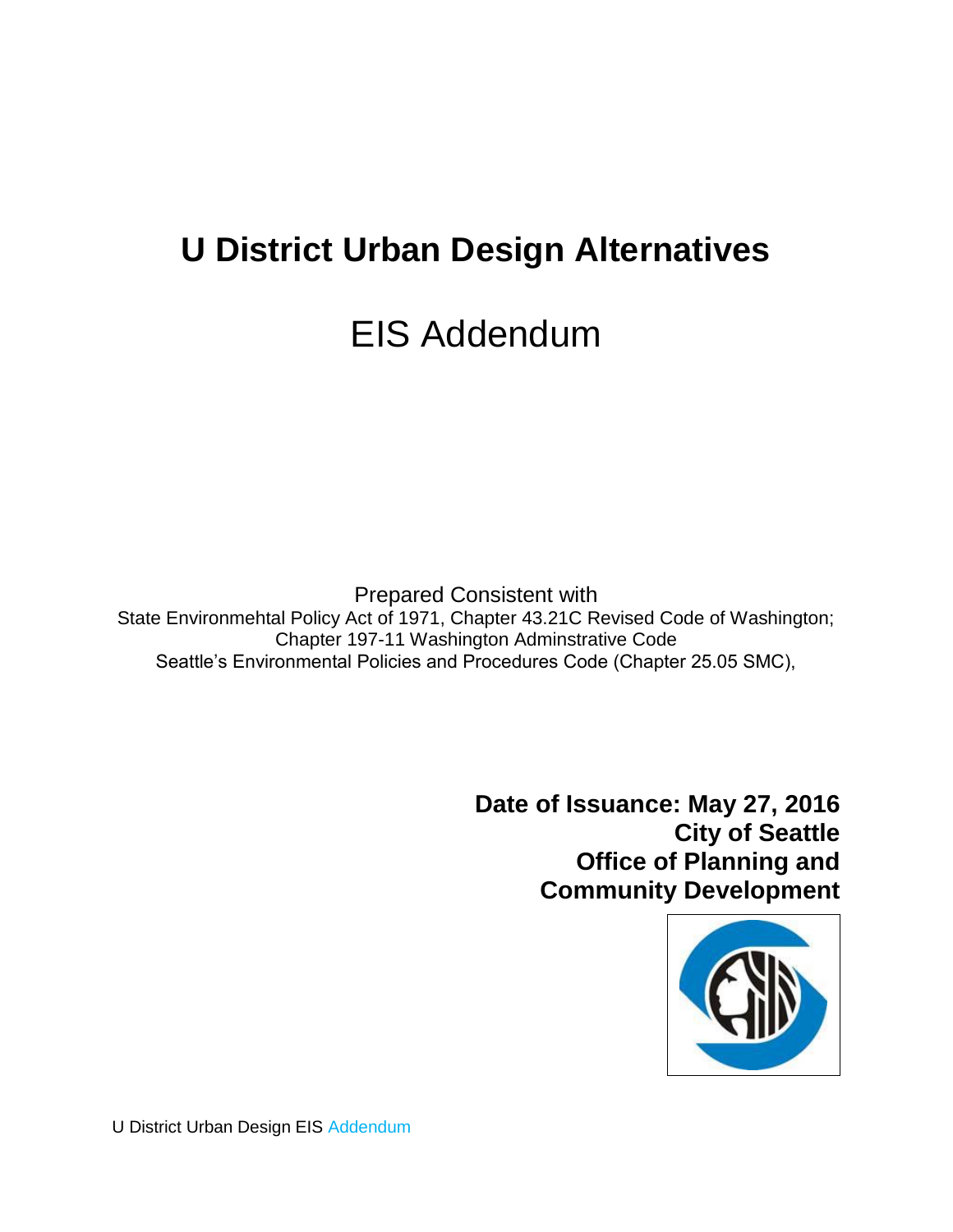## <span id="page-1-0"></span>**Fact Sheet**

**Project Title:** University District Urban Design Alternatives

Proposed Action: The City issued an EIS in 2015 which included 3 alternatives that evaluated the impacts of different distributions of the estimated next 20 years of growth in the U District study area. The study area is approximately 405 acres bounded by Portage Bay on the south, Interstate-5 on the west, 15<sup>th</sup> Avenue NE on the east, and Ravenna Boulevard on the north (Figure 1.1: DEIS p. 1.1; FEIS p. 1-1).

The EIS's two Action Alternatives included zoning recommendations that would allow for increased height and development intensity for residential and commercial development within the study area. The zoning recommendations included incentive zoning (IZ) as a mechanism to earn bonus floor area for property owners that incorporated affordable housing and amenities.

Subsequent to EIS issuance, the Mayor's Housing Affordability and Livability Agenda (HALA) Advisory Committee forwarded recommendations for Mandatory Housing Affordability (MHA) that will be incorporated into the proposed U District rezones.

Therefore, this EIS Addendum modifies the two Action Alternatives by requiring compliance with the MHA programs for the areas subject to the proposed U District rezones. MHA will replace the affordable housing component of incentive zoning at 23.58A SMC, but incentive zoning will continue to be used for other amenities. The addition of MHA into the proposed U District rezones does not affect the growth projections in the EIS. This Addendum updates the analysis to estimate affordable housing that would be created through MHA under the proposed Action Alternatives.

Lead Agency City of Seattle, Office of Planning and Community Development<sup>1</sup>

| Responsible Official Susan McLain, Interim Director           |
|---------------------------------------------------------------|
| City of Seattle, Office of Planning and Community Development |
| 700 Fifth Avenue, Suite 1900                                  |
| PO Box 34019                                                  |
| Seattle, WA 98124-4019                                        |
|                                                               |
|                                                               |
| Date: $5 - 26 - 16$<br>Signature:                             |
|                                                               |
|                                                               |
| Contact Person Janet Shull AICP, Senior Planner               |
| City of Seattle, Office of Planning and Community Development |
| 700 Fifth Avenue, Suite 1900                                  |
| PO Box 34019                                                  |
| Seattle, WA 98124-4019                                        |
| Telephone: (206) 233-3883                                     |
| Fax: (206) 233-7883                                           |

<sup>1</sup> The Office of Planning and Community Development (OPCD) was formerly known as the City Planning Division of the Department of Community Development (DPD).

U District Urban Design EIS Addendum May 27, 2016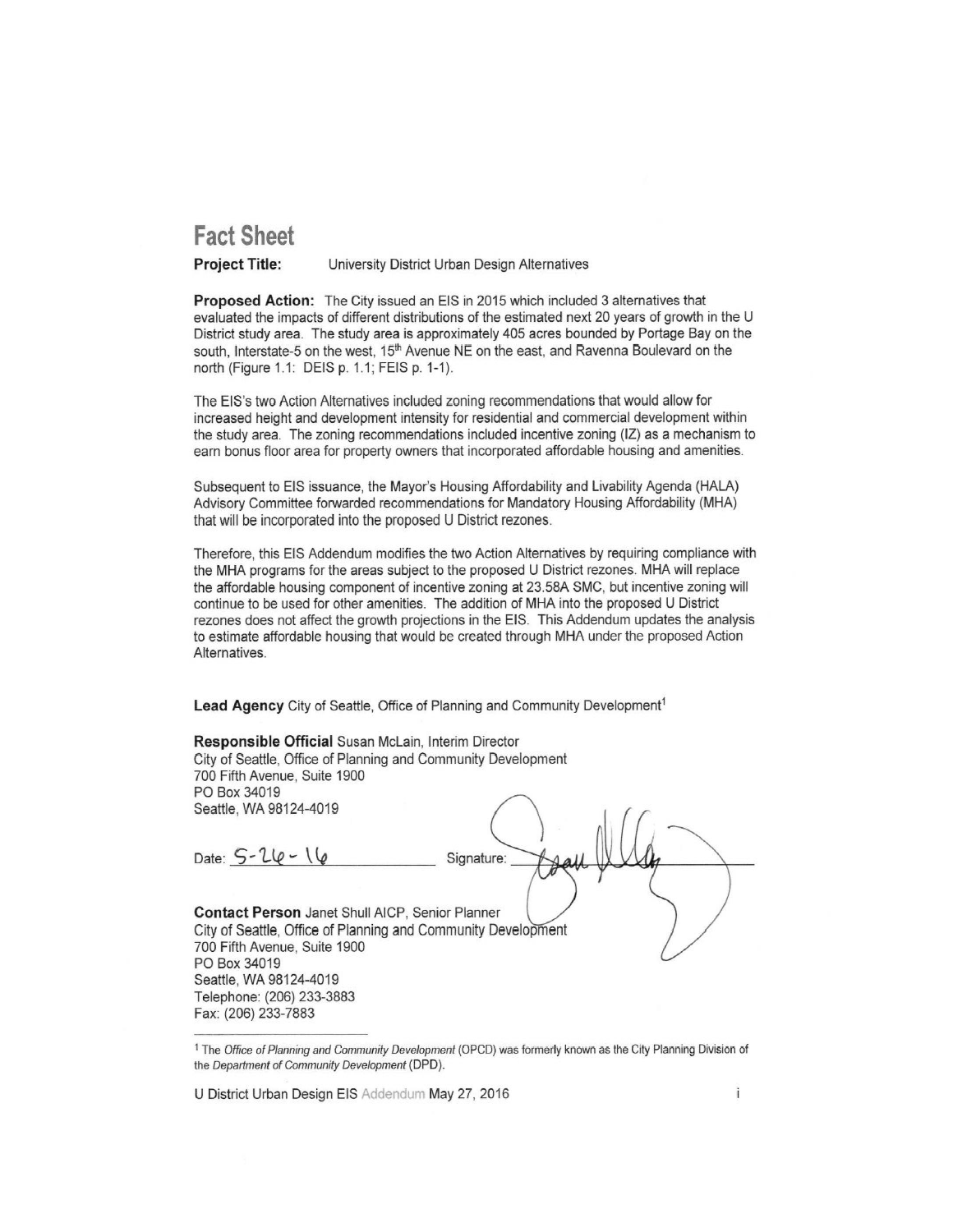**Environmental Review:** Consistent with the SEPA Rules, WAC 197-11-600, -625 and -706, this EIS addendum modifies the proposed Action Alternatives and adds new information to the U District Urban Design Alternatives Draft Environmental Impact Statement (April 24, 2014) and the U District Urban Design Alternatives Final EIS (January 2015) (hereafter both will be referred to as the U District Urban Design EIS). The modification does not result in any new significant adverse impact, and therefore a Supplemental Environmental Impact Statement (SEIS) is not required.

**Required Approvals** The following actions would be required to adopt a preferred approach to text and map amendments to the Comprehensive Plan and Land Use Code:

- Identification of a preferred approach; and
- Development of specific Land Use Code and Comprehensive Plan amendments<sup>1</sup> to implement the preferred approach.

At such time as project-specific development is proposed, a broad range of approvals/permits pertaining to construction and operation of site-specific development would be required from agencies with jurisdiction.<sup>2</sup> These approvals may include the following:

#### **Seattle Department of Construction and Inspections**

- Land Use
- Master Use Permit
- Seattle Design Commission Review
- Construction
- Demolition Permit(s)
- **•** Building Permit
- Grading/Shoring Permit
- Mechanical Permits
- Electrical Permits
- Plumbing Permits
- Utility Extension Agreements
- Water Service Availability Certification
- Sewer Service Availability Certification
- Comprehensive Drainage Control Plan Approval
- Large-Parcel (possibly) Drainage Control Plans with Construction Best Management Practices and Erosion and Sediment Control Approval
- Street improvement Approval (e.g. curb-cut and/or sidewalk modifications)
- Signage Approvals
- Occupancy Permit

 $\overline{a}$ 

### **Authors and Principal Contributors to this EIS Addendum**

The EIS Addendum has been prepared by the Office of Planning and Community Development.

<sup>1</sup> *Comprehensive Plan amendments were approved by the Seattle City Council on October 12, 2015 (Ordinance No. 124888)*

<sup>2</sup> *An agency with jurisdiction is "an agency with authority to approve, veto, or finance all or part of a nonexempt proposal (or part of a proposal)" [WAC 197-11-714(3)]. Typically, this refers to a local, state or federal agency with licensing or permit approval responsibility concerning the proposed project.*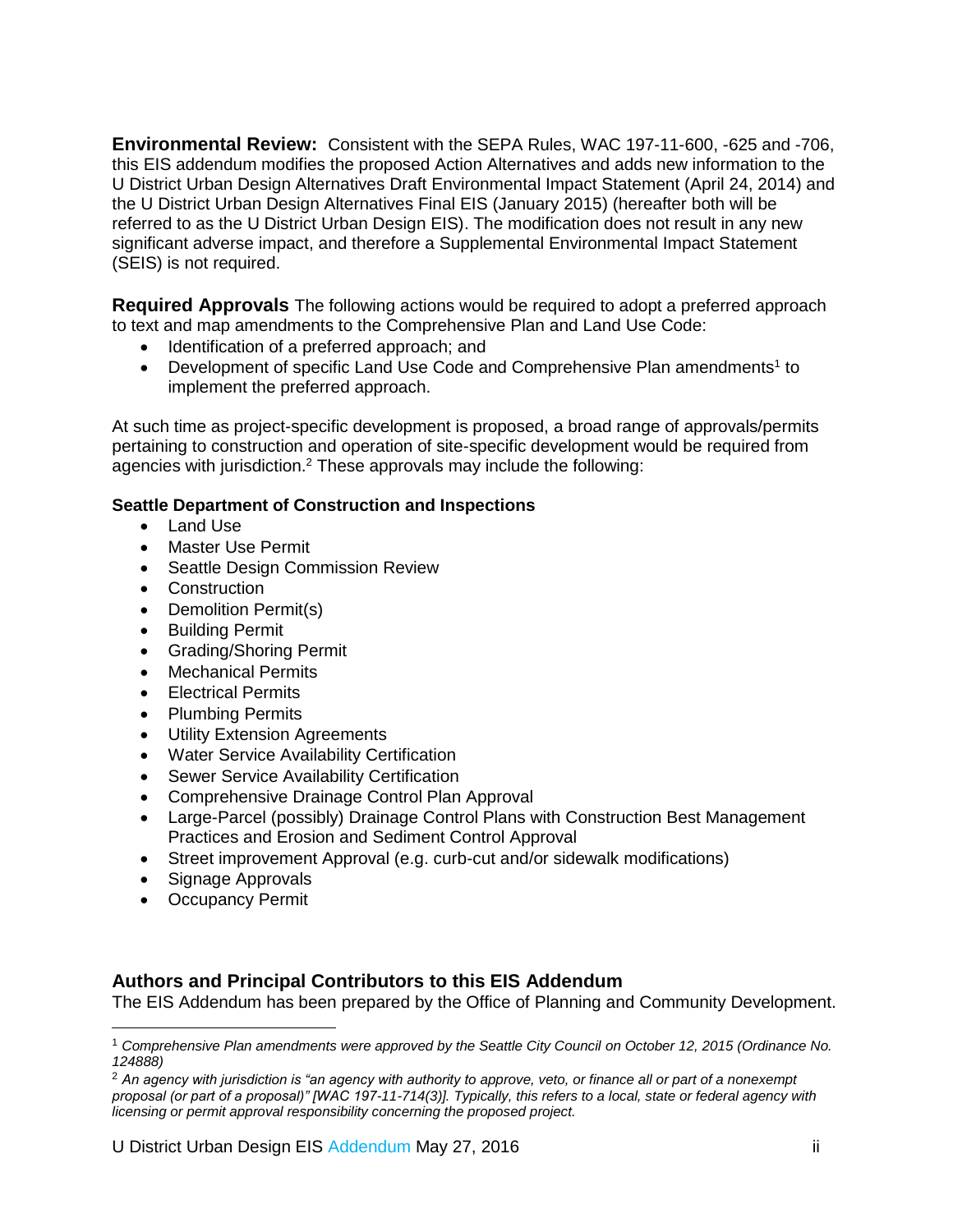#### **Location of Background Data**

City of Seattle Office of Planning and Community Development 700 Fifth Avenue, Suite 1900 PO Box 34019 Seattle, WA 98124-4019 [www.seattle.gov/dpd/udistrict](http://www.seattle.gov/dpd/udistrict)

**Date of Issuance of this EIS Addendum** 

May 27, 2016

**EIS Addendum Comments are due:** June 13, 2016 **June 30, 2016\***

#### **Written Comments are to be submitted to:**

Seattle Office of Planning and Community Development Attn: Janet Shull, Senior Planner 700 Fifth Ave., Suite 1900 P.O. Box 34019Seattle, WA 98124-4019 Or via e-mail: [Janet.Shull@seattle.gov](mailto:Janet.Shull@seattle.gov)

#### **Availability of the EIS Addendum**

This EIS Addendum has been distributed to the recipients of the final EIS and notice of availability has been circulated to interested persons.

The EIS Addendum is also available online at: [www.seattle.gov/dpd/udistrict](http://www.seattle.gov/dpd/udistrict)

**\*OPCD has elected to extend the public comment period on the EIS addendum to June 30, 2016, to align with the public comment deadline for other documents related to U District draft zoning recommendations that were released on May 27, 2016.**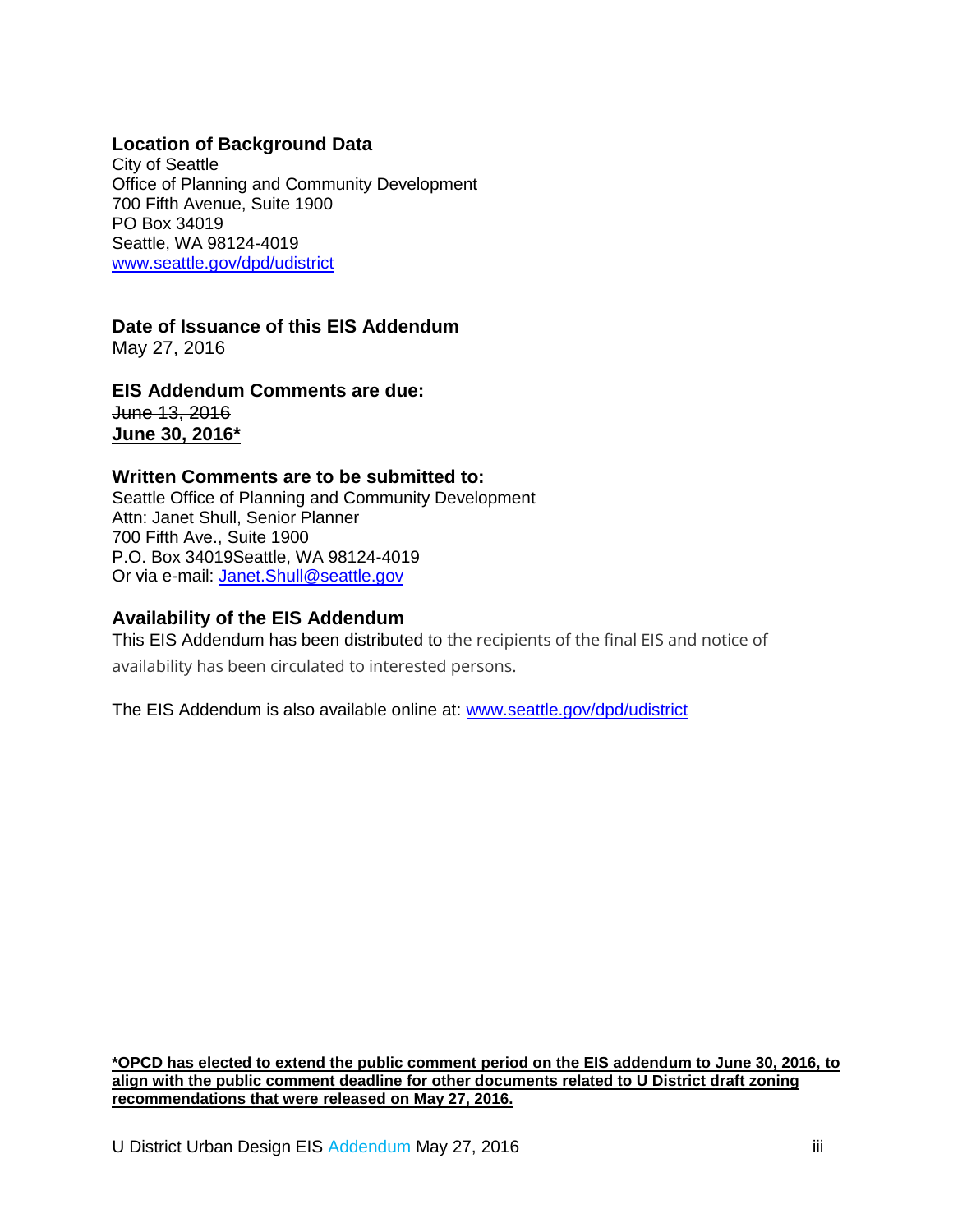# **Table of Contents**

# **Contents**

#### **List of Tables**

Table 2-1 Incentive Zoning and Affordable Housing Table 2-2 HALA Mandatory Housing Affordability (MHA) and Units of Affordable Housing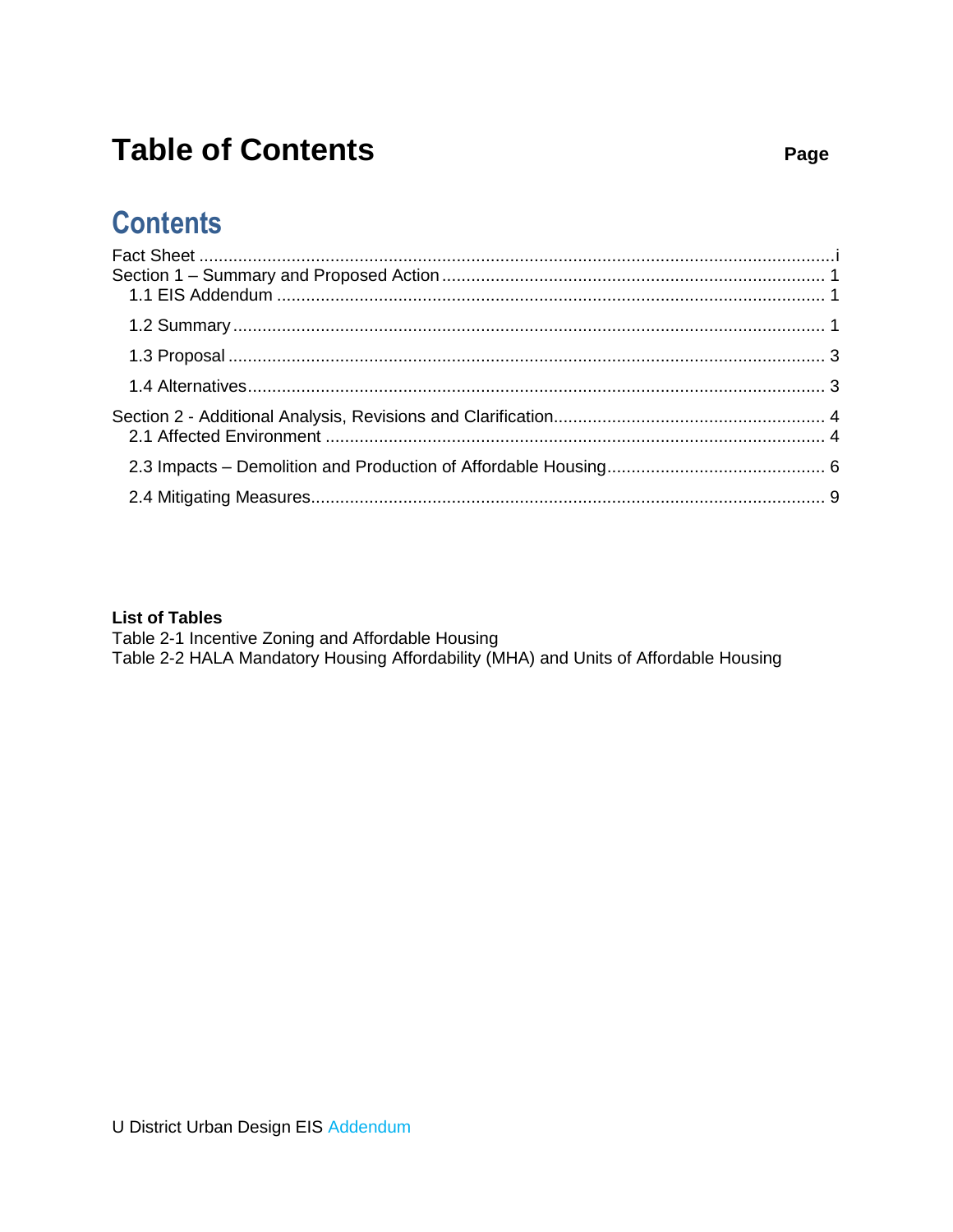# <span id="page-5-0"></span>**Section 1 – Summary and Proposed Action**

# <span id="page-5-1"></span>**1.1 EIS Addendum**

According to the SEPA Rules, an Addendum to an EIS provides additional analysis and/or information about a proposal or alternatives where their significant environmental impacts have been disclosed and identified in a previous environmental document (WA 197-11-600(3)(b)(ii)). An Addendum is appropriate when the impacts of the new proposal are the same general types as those identified in the prior document, and when the new analysis does not substantially change the analysis of significant impacts and alternatives identified in the prior environmental documents (WAC 197-11-600(4)(e), WAC 197-11, 706).

This Addendum to the U District Urban Design Alternatives EIS is being issued pursuant to WAC 197-11-625 to meet the City's SEPA responsibility. The EIS evaluated alternatives and impacts of various distributions of growth in the U District study area over the next 20 years. The proposal has been modified to include Mandatory Housing Affordability (MHA) requirements for affordable housing, rather than Incentive Zoning (IZ) standards at SMC 23.58A for both multifamily residential and commercial development. The proposal does not affect use of the IZ program for open space, childcare, green streets improvements, transfer of development rights (TDR), or provision of other amenities as allowed at SMC 23.58A.

No additional significant impacts beyond those identified in the City's U District Urban Design Alternatives EIS are expected to occur. No additional programmatic level environmental review will be required of the existing environmental documents listed in the addendum, or other published documents have analyzed such changes.

### <span id="page-5-2"></span>**1.2 Summary**

Between 2013 and 2015, the City of Seattle completed an Environmental Impact Statement for the U District neighborhood. This study analyzed several different alternative scenarios for growth over the next 20 years. It identified environmental impacts of each zoning scenario and suggested possible mitigations for those impacts.

The Draft EIS (DEIS) for the *U District Urban Design Alternatives* was issued on April 24, 2014. On January 8, 2015, DPD issued a Final EIS (FEIS). The FEIS fully incorporated the information contained in the DEIS, comments received on the DEIS during the public review period, responses to those comments, and additional information developed in response to comments.

Two parties appealed the EIS to the Seattle Hearing Examiner. The Hearing Examiner upheld the adequacy of the EIS on June 19, 2015.

U District Urban Design EIS Addendum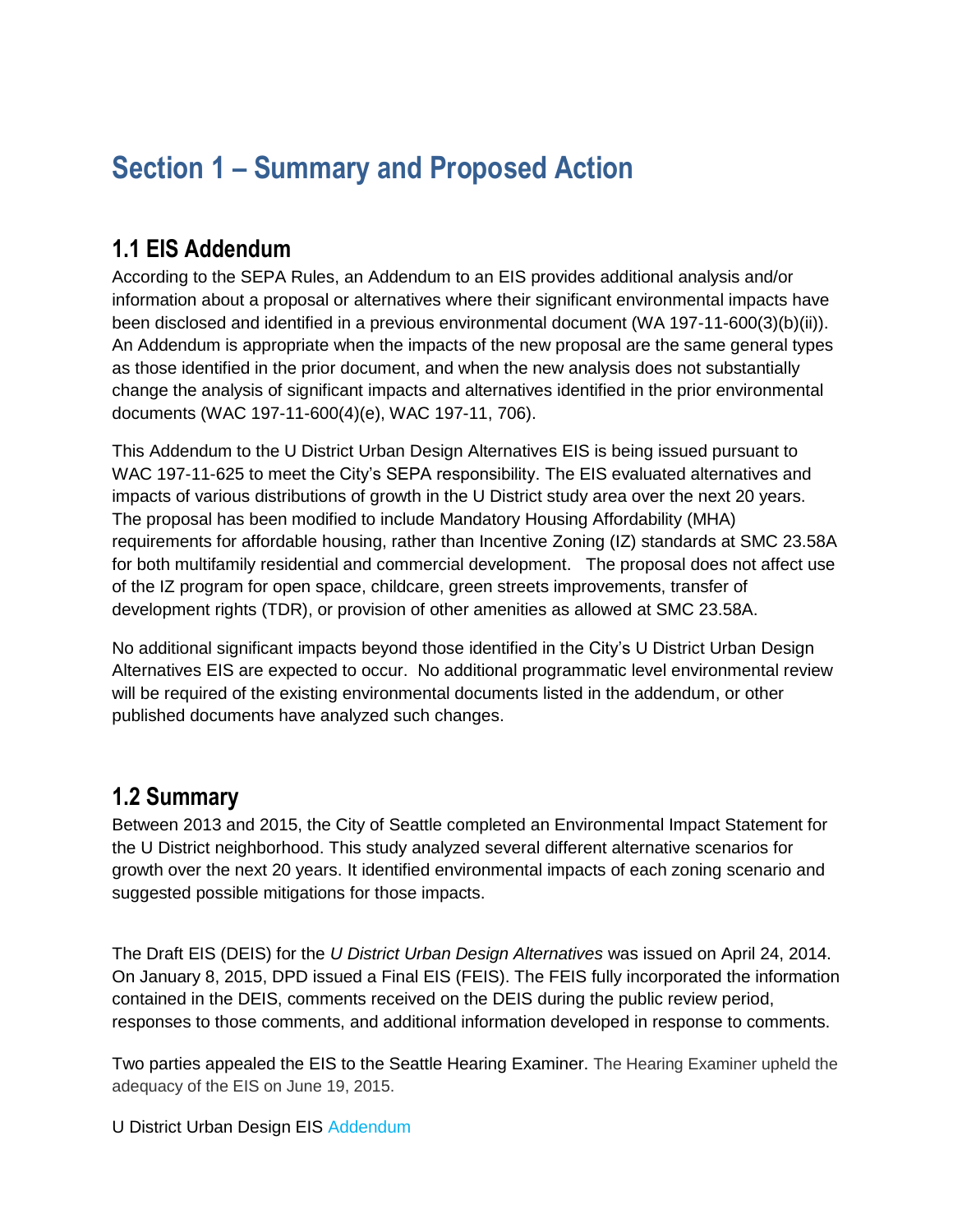The Draft and Final EIS for the *U District Urban Design Alternatives* are available for review at [www.seattle.gov/dpd/udistrict.](http://www.seattle.gov/dpd/udistrict)

The DEIS and FEIS documents were prepared prior to release of the July 2015 Housing Affordability and Livability Agenda (HALA) recommendation to apply MHA in areas where commercial and residential development capacity is increased. The analysis contained in the DEIS and FEIS provided estimates for the creation of affordable housing through voluntary incentive zoning provisions<sup>3</sup>, similar to those available currently for developments in certain zones.

The purpose of this EIS Addendum is to incorporate the Mandatory Housing Affordability (MHA) recommendations of HALA in the upzone portion of the proposed Action. This EIS Addendum updates information on affordable housing tools and policies, and modifies the estimates for production of affordable housing units<sup>4</sup> in the Draft, and Final EIS documents that were prepared for the *U District Urban Design Alternatives.* Specifically, this Addendum modifies the EIS estimates for production of affordable housing by replacing the estimates of affordable housing produced through the existing voluntary incentive zoning with estimates based on the proposed MHA requirements. This EIS Addendum is not an authorization for an action, nor does it constitute a decision or a recommendation for action.

THE ADDENDUM UPDATES THE EIS AT THE FOLLOWING LOCATIONS:

**Updates to DEIS:** In the DEIS, Section 1.4 *Alternatives* is updated to incorporate MHA along with incentive zoning in the future decision making regarding U District zoning (DEIS p. 1-3). Section 1.5 *Summary of Impacts and Mitigating Measures* is updated to replace Table 1-1 Incentive Zoning and Affordable Housing (DEIS p. 1-12) with MHA and Units of Affordable Housing as presented in Table 2.2 of this Addendum. Section 2.1 *Introduction* is updated to replace references to affordable housing incentive program with MHA (DEIS p. 2-2). Section 2.3 *Proposed Action and Alternatives* is updated to specify that MHA requirements will address affordable housing and incentive zoning will address other mitigating measures for additional height or floor area (DEIS p. 2-13). Section 3.2.5 *Housing Affordability* is updated to update information on housing affordability tools and incentives, and to replace the affordable housing component of incentive zoning with MHA as the means to create affordable housing (DEIS pp.  $3.2 - 14 - 3.2 - 21$ 

**Updates to FEIS:** In the FEIS, Section 1.4 *Alternatives* is updated to reflect the proposed Comprehensive Plan amendments being adopted and to incorporate MHA along with incentive

 $\overline{a}$ <sup>3</sup>For rental housing, the existing incentive zoning program is intended to provide housing that is affordable to households with incomes up to 80% of area median income. The U.S. Department of Housing and Urban Development (HUD) defines a housing unit as affordable if a household spends 30% or less of its gross income on rent and basic utilities (adjusted for household size). (reference DEIS pp. 3.2-9 and 3.2-16)

<sup>4</sup> For rental housing, MHA will require that units of affordable housing provided be rent and income restricted for households with incomes of 60% of area median income or less.

U District Urban Design EIS Addendum May 27, 2016 **2** 2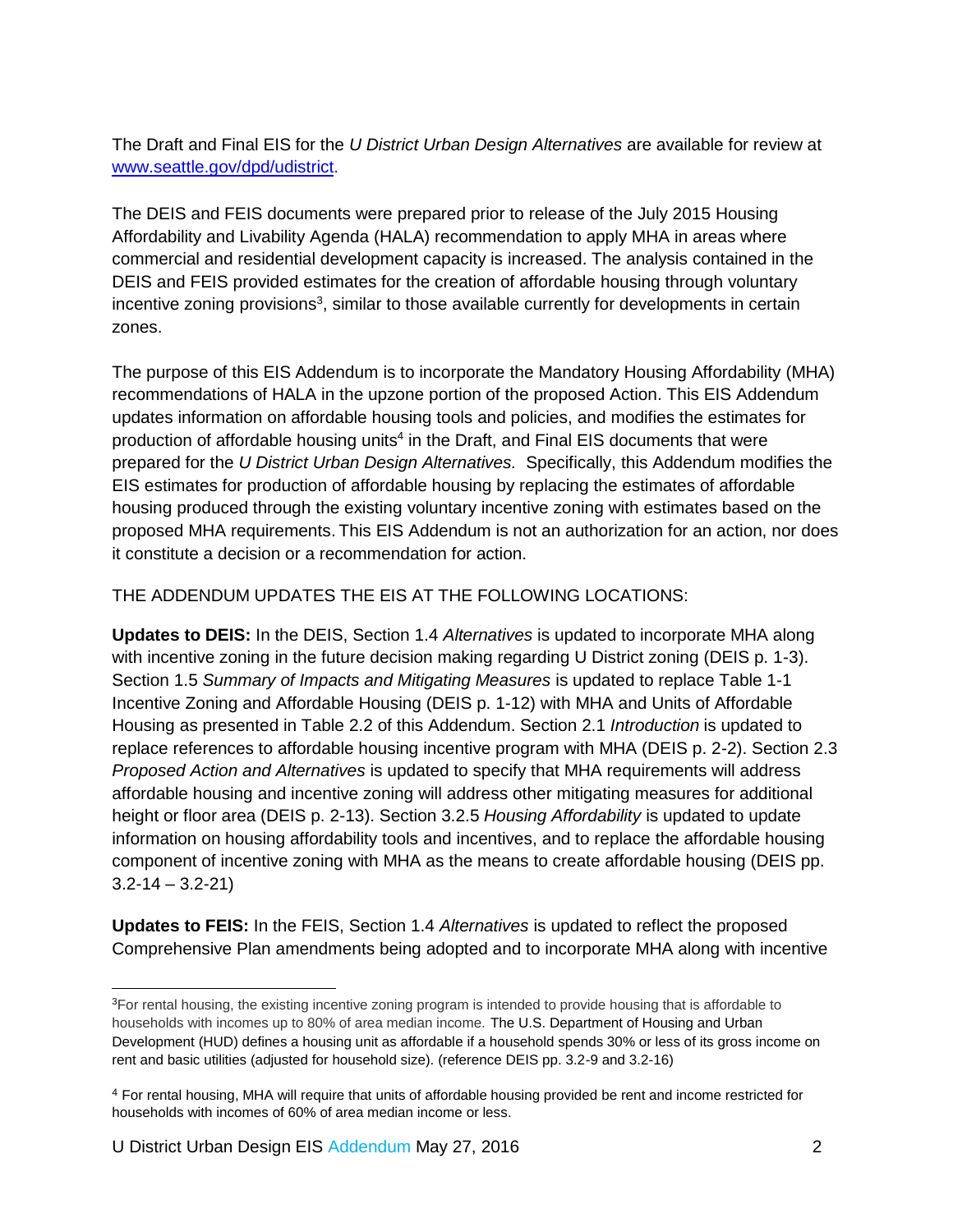zoning in the future decision making regarding U District zoning (FEIS pp. 1-4 – 1-5). Section 1.5 *Summary of Impacts and Mitigating Measures* is updated to replace Table 1-1 Incentive Zoning and Affordable Housing (FEIS p. 1-14) with MHA and Units of Affordable Housing as presented in Table 2.2 of this Addendum. Section 2.1 *Introduction* is updated to replace references to affordable housing incentive program with MHA (FEIS p. 2-2). Section 2.3 *Proposed Action and Alternatives* is updated to specify that MHA requirements will address affordable housing and incentive zoning will address other mitigating measures for additional height or floor area (FEIS pp. 2-18 – 2-19). Section 3.1 *Additional Analysis* is updated to replace incentive zoning with MHA as the means to create affordable housing (DEIS pp.  $3.3 - 3.4$ )

## <span id="page-7-0"></span>**1.3 Proposal**

The DEIS and FEIS contemplated text and map amendments to the Seattle Comprehensive Plan and Land Use Code (Seattle Municipal Code Chapter 23) to allow development and design standards that permit greater height and density in the U District study area (DEIS pp.2-1 – 2-3 and FEIS pp. 1-1 – 1-5). The City adopted the proposed Comprehensive Plan map and text amendments on October 12, 2015.

The remaining components of the proposed action are potential amendments to the Land Use Code. This legislative action, if taken, would apply within the U District study area (see DEIS Figure 1–1).

This Addendum modifies the Proposed Action to incorporate MHA into the proposed multifamily and commercial upzones for the U District study area, and to replace the affordable housing provisions of incentive zoning where incentive zoning would be applicable with the proposed upzones.

# <span id="page-7-1"></span>**1.4 Alternatives**

Alternatives addressed in the DEIS include **No Action**—growth under *current* Land Use Code standards and development patterns—and **two action alternatives**—growth under *different*  land use code standards and development patterns (reference DEIS pp 2-14 – 2-22). The DEIS evaluated the environmental impacts anticipated from each of these action alternatives and assumed an increase of 3,900 new residential units and 4,800 jobs within the next 20 years. The FEIS evaluated two new alternatives (1B and 2B), in response to comments received on the DEIS, that assume a higher housing unit growth estimate than considered in the DEIS (5,000 new housing units). The new housing unit growth estimate was the only difference between the DEIS action alternatives and the FEIS action alternatives. This Addendum does not modify the 20-year growth estimates evaluated in the FEIS.

Following is a brief description of each alternative: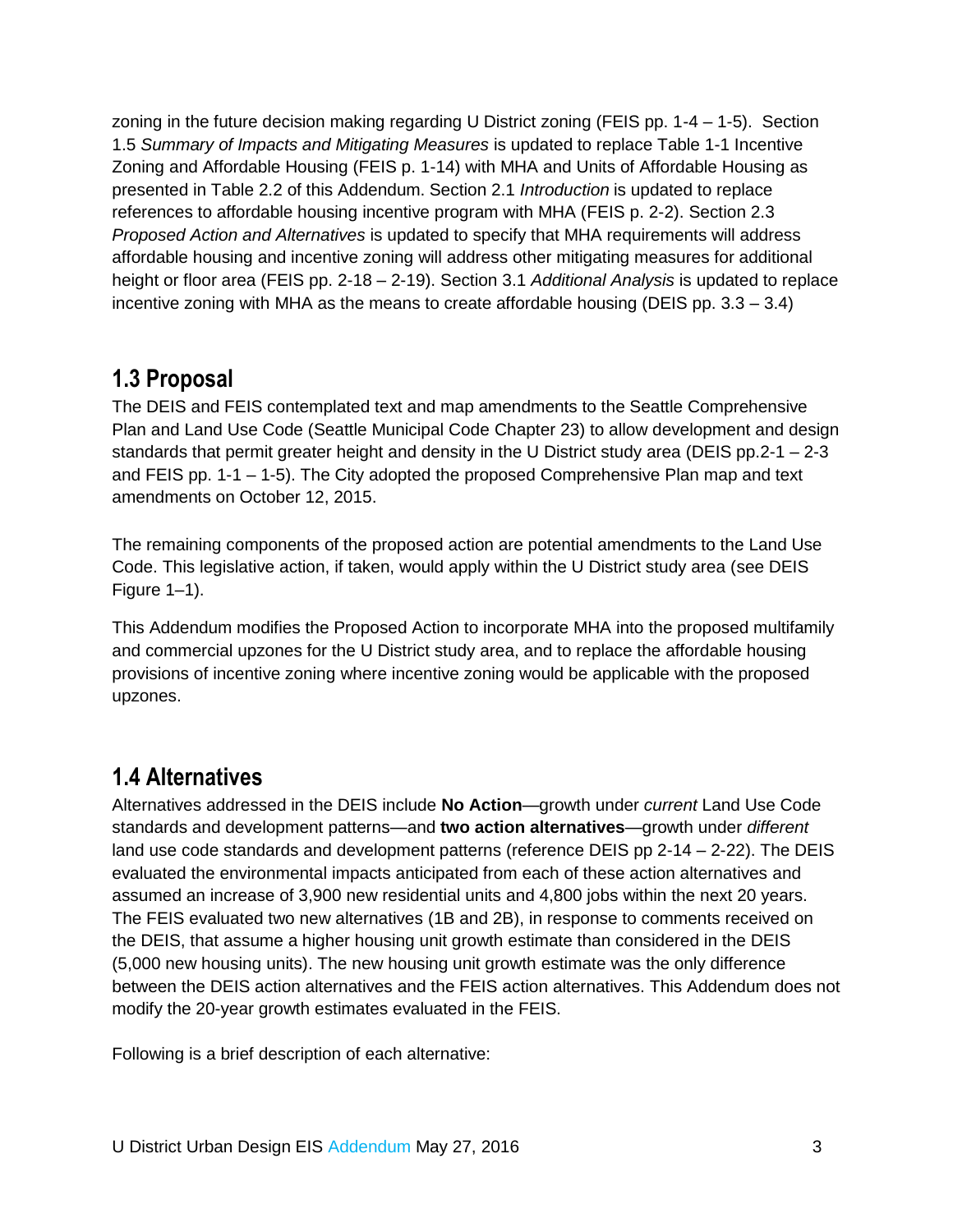**Alternative 1:** Allows for high-rise towers in the core area with areas of mid-rise development. The maximum building heights would range from 125 to 160 feet. The proposed zoning would generally focus growth around the new transit station, yielding a development pattern more focused than Alternative 3, but more dispersed than Alternative 2.

**Alternative 1B:** The same as Alternative 1, with an additional 1,100 housing units estimated to be developed during the 20 year planning horizon.

**Alternative 2:** Allows for the greatest building heights and concentration of growth in the core area. The maximum building heights would range from 240 to 340 feet. Proposed development standards would reduce building bulk and increase building separation compared to Alternative 1.

**Alternative 2B:** The same as Alternative 2, with an additional 1,100 housing units estimated to be developed during the 20-year planning horizon.

**Alternative 3:** No Action, or growth under current Land Use Code standards and development patterns. New development would be smaller in scale and spread out more broadly in the neighborhood. A growth estimate of 3,900 housing units and 4,800 jobs was assumed in the DEIS and FEIS.

# <span id="page-8-0"></span>**Section 2 - Additional Analysis, Revisions and Clarification<sup>5</sup>**

This section updates Section 3 Environmental Analysis of the U District Urban Design DEIS, and Section 3 Additional Analysis, Revisions and Clarifications of the FEIS.

## <span id="page-8-1"></span>**2.1 Affected Environment**

This Addendum updates the analysis of impacts to affordable housing and mitigation for impacts to affordable housing with the implementation of HALA recommendations and MHA requirements. The EIS presented information on housing affordability in the study area (DEIS pp 3.2-9 – 3.2-21 and FEIS pp 3-3 – 3-5). This Addendum updates the housing affordability analysis to estimate affordable housing units that would likely be provided under FEIS Alternatives 1B and 2B, assuming implementation of the HALA-recommended MHA requirements in zones where development capacity is increased. MHA will replace requirements for provision of affordable housing that are currently part of the incentive zoning program. Incentive zoning was assumed for the purpose of affordable housing analysis in the EIS.

<sup>&</sup>lt;sup>5</sup> The content of this section has been prepared with the objective of minimizing the amount of EIS content that is repeated or summarized in the Addendum. The DEIS and FEIS are available for review at OPCD as shown in the *Fact Sheet* of this EIS Addendum.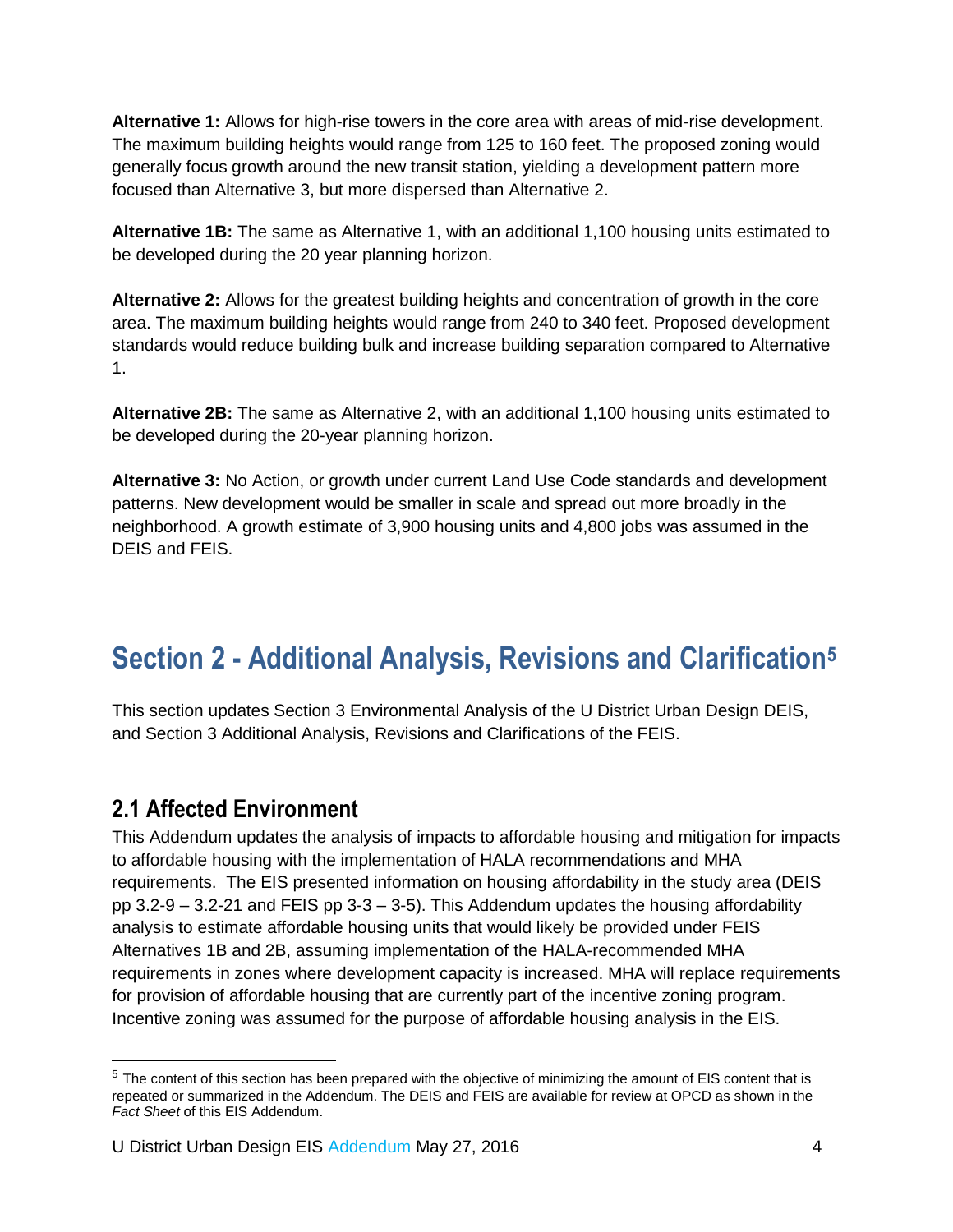### ADDITIONAL RENT/INCOME-RESTRICTED HOUSING

The DEIS (pp 3.2-14 – 3.2-17) provides information on public funding sources, incentive programs, and other tools to address affordable housing challenges. It includes an inventory of rent/income-restricted housing that had been produced via these public programs at the time the EIS was prepared. Subsequent to the issuance of the FEIS, additional rent/incomerestricted housing has been created or is in the planning/construction phases in the U District as follows:

- **University District Apartments.** 53 units of affordable housing are currently in development - funded by the City of Seattle (includes Seattle Housing Levy funds)
- **University Commons Apartments.** 37 units of affordable housing are currently under construction – funded by the City of Seattle (includes Seattle Housing Levy funds)
- **Multifamily Tax Exemption (MFTE):** 106 units of affordable housing in new construction multifamily residential developments for up to 12 years in exchange for tax exemption on residential improvements

### AFFORDABLE HOUSING TOOLS AND POLICIES

The City uses a variety of regulatory tools to achieve housing affordability. The City's voluntary incentive zoning offers bonus floor area above the base height limit or base FAR limit when certain requirements are met, including provision for affordable housing. At the time of the preparation of the DEIS and FEIS, the City expected that incentive zoning provisions similar to those in effect in the midrise zones in the University District NW Urban Village and in highrise zones in other parts of the city would be incorporated as part of future U District zoning. The DEIS and FEIS provided estimates of the number of units of affordable housing to be produced through incentive zoning over the next 20 years (DEIS pp. 3.2-19 – 3.2-21 and FEIS pp. 3-3 – 3- 4).

Following the completion of the FEIS, the City has been developing new affordable housing strategies that were recommended as part of the Housing Affordability and Livability Agenda (HALA). The following section describes two of these programs, Mandatory Housing Affordability for new residential development (MHA-R) and Mandatory Housing Affordability for new commercial development (MHA-C), in more detail and compares them with incentive zoning affordable housing provisions, that were part of the zoning proposal at the time when the DEIS and FEIS were issued.

### **HALA Background:**

Subsequent to the completion of the FEIS, in July, 2015, the Mayor's Housing Affordability and Livability Agenda (HALA) Advisory Committee published a report with 65 recommendations focused on increasing housing supply, strategically preserving housing, providing protections for vulnerable tenants and homeowners, streamlining systems and implementing other reforms to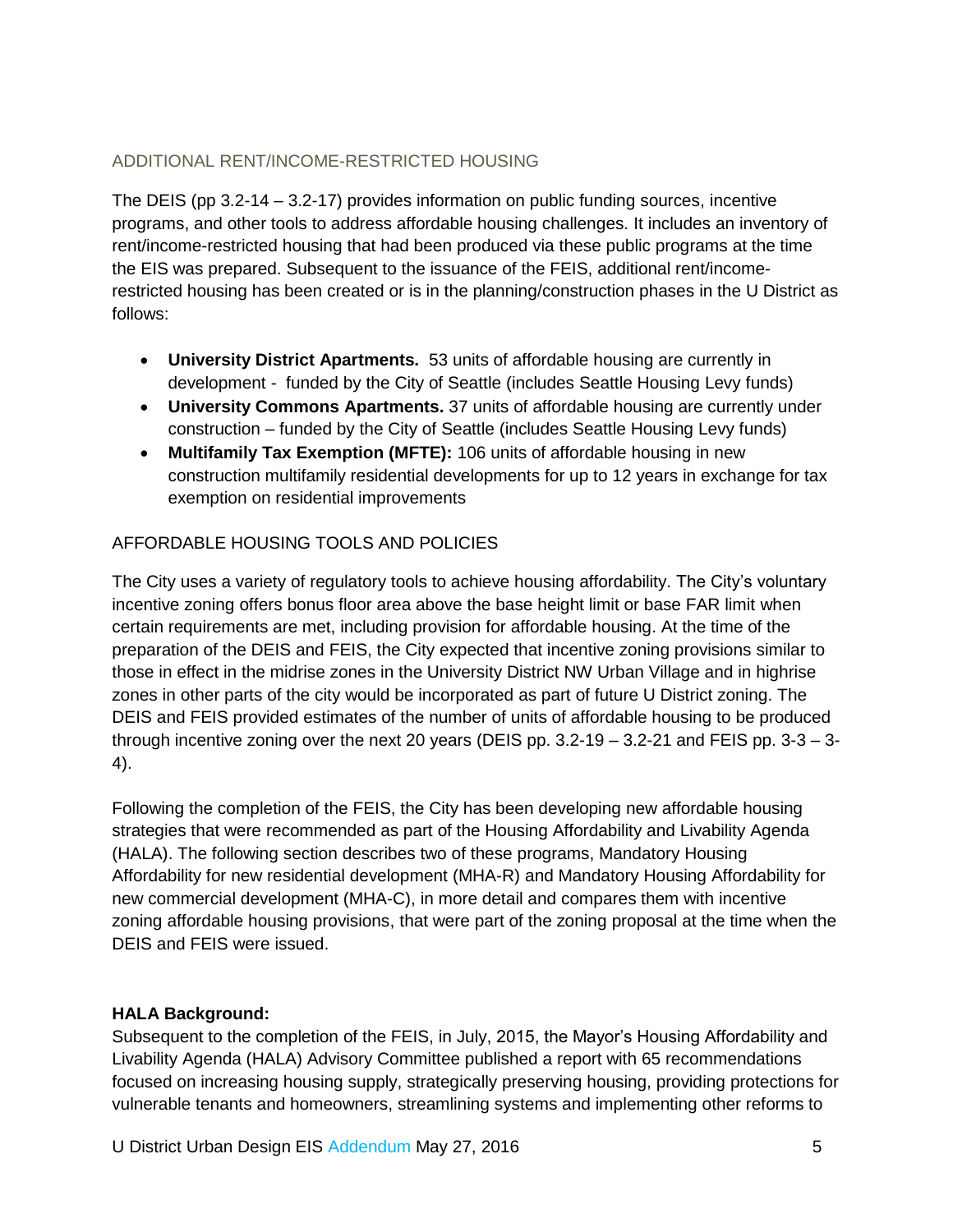reduce housing costs, growing resources for production and preservation of affordable housing, and building affordably as Seattle grows.

The HALA recommendation to increase development capacity and require mandatory housing affordability was further developed by the *Statement of Intent for Basic Framework for Mandatory Inclusionary Housing and Commercial Linkage Fee, July 13, 2015 (*commonly referred to as the "*Grand Bargain*"*)*, signed by Mayor Murray, Councilmember O'Brien, the Co-Chairs of the HALA Advisory Committee, and six representatives of the for-profit and non-profit development sectors.

Legislation providing a framework for mandatory housing affordability for new commercial development (MHA-C) was developed and adopted in the fall of 2015. Legislation providing a framework for mandatory housing affordability for new residential development (MHA-R) is currently under development. MHA-R and MHA-C are two of a host of strategies that will help Seattle grow affordably. MHA will be implemented in mixed use, commercial and multifamily residential zones in the U District where development capacity is increased by this proposed action.

In areas where development capacity is increased, in applicable zones, MHA-R and MHA-C requirements will apply as part of the permit process to new commercial and new residential development, regardless of whether or not the proposed development attains the maximum development limits allowed for the zone. Both MHA-R and MHA-C include payment and performance options for provision of affordable housing (in the case of rental housing, for households with incomes no higher than 60% of area median income).

For incentive zoning, the amount of affordable housing provided through either the payment option or performance option is calculated based on bonus floor area or a portion of bonus floor area. For MHA, the amount of affordable housing required is based on total gross floor area in residential use or live-work units (MHA-R payment), total dwelling units (MHA-R performance), or total chargeable floor area in commercial use (MHA-C payment and performance). In zones with height limits above 85 feet, a portion of bonus floor area will continue to be achieved through incentive zoning by such means as provision of amenities, transfer of development rights, and other options specified in the Land Use Code. However, all requirements for bonus floor area that were formerly met specifically through affordable housing will now be satisfied through MHA.

# <span id="page-10-0"></span>**2.3 Impacts – Demolition and Production of Affordable Housing**

### **Potential Loss of Affordable Housing**

The EIS estimated the potential for loss of existing housing units would be about 40 housing units under the Action Alternatives and 60 housing units under the No Action Alternative as sites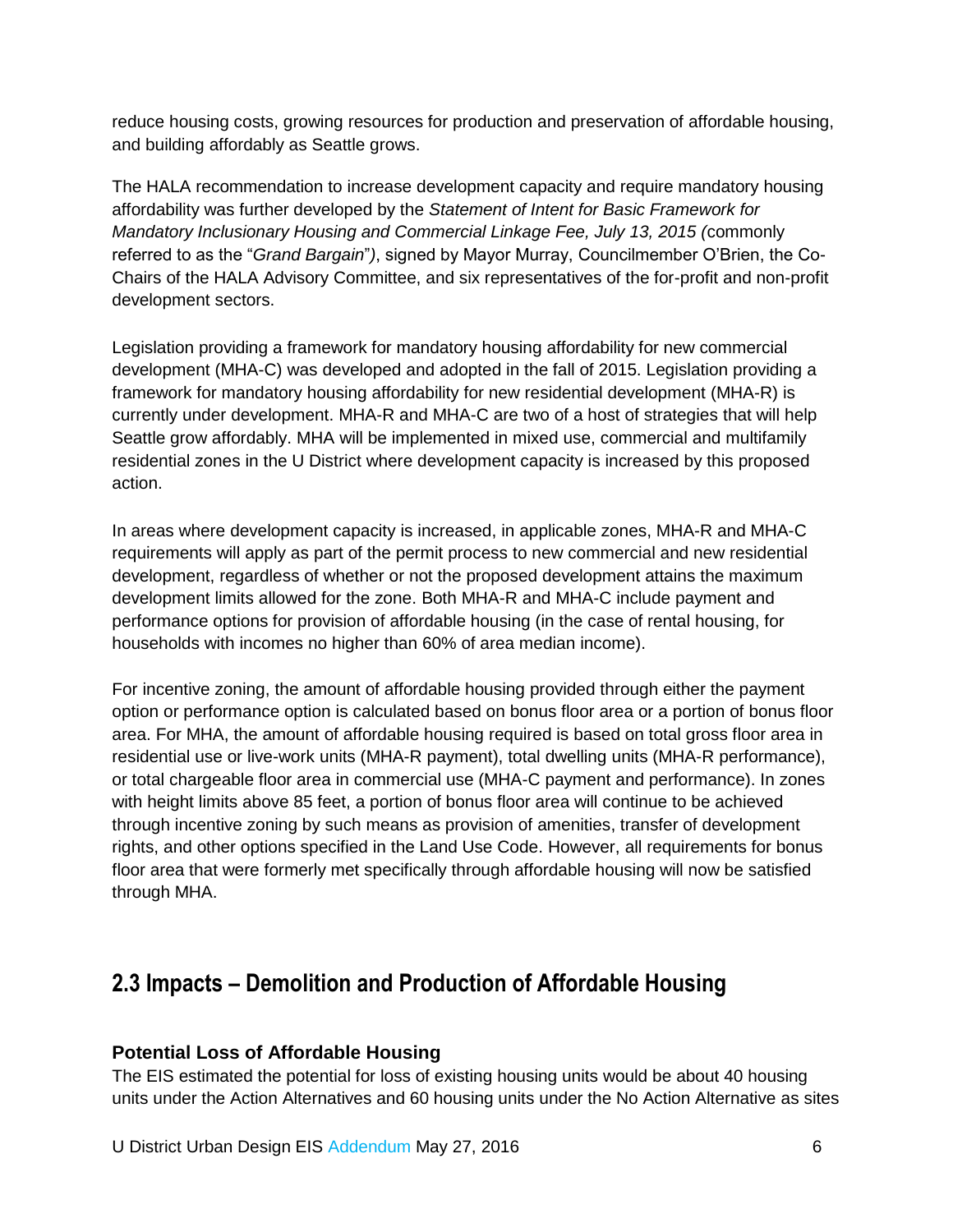with residential buildings redevelop from 2015-2035 (see DEIS p 3.2-19 and FEIS p 1-13). Over a longer term, the EIS estimated the potential loss of 256 to 278 housing units for the three Alternatives (DEIS p 3.2-5, Table 3.2-3). The Addendum does not modify these estimates.

### **Production of Affordable Housing**

A discussion of housing affordability was included in Section 3.2 of the DEIS - *Population, Employment, Housing,* and in Section 3.1 of the FEIS - *Additional Analysis*. In both the DEIS and FEIS, the assumptions and methodology for estimating affordable housing units that could be created under each alternative were based on application of incentive zoning standards located at Ch. 23.58A SMC (DEIS p. 3.2-20). Table 2-1 below shows the estimated number of affordable housing units under that approach.

#### **Table 2-1 Incentive Zoning and Affordable Housing**

|                             | Alternative 1B <sup>6</sup><br><b>Mixed Use Zones</b><br><b>Residential</b><br><b>Commercial</b> |            | Alternative 2B <sup>6</sup><br><b>Mixed Use Zones</b><br><b>Residential</b><br><b>Commercial</b> |              | Alternative 3 <sup>6</sup><br><b>MR Zone</b> |
|-----------------------------|--------------------------------------------------------------------------------------------------|------------|--------------------------------------------------------------------------------------------------|--------------|----------------------------------------------|
| Bonus Floor Area            | 1,301,118 sf                                                                                     | 981.212 sf | 1,646,504 sf                                                                                     | 1,269,803 sf | 52,417 sf                                    |
| Affordable Housing<br>Area  | 182,157 sf                                                                                       | 153,069 sf | 230,510 sf                                                                                       | 198,089 sf   | 7.338 sf                                     |
| Affordable Housing<br>Units | 214                                                                                              | 180        | 271                                                                                              | 233          | 8                                            |

(Information from Table 3.2-11 in the DEIS and Table 3-2 in the FEIS)

The EIS affordable housing analysis resulting in the estimated units of affordable housing provided through incentive zoning, as shown in Table 2-1 above, considered the 20-year housing and employment growth estimates, translated those into gross square footage estimates, and apportioned that floor area to an estimated number of potential redevelopment sites. Since incentive zoning is voluntary, a site-specific approach that incorporated development modelling was necessary to calculate units of affordable housing based on the estimated amount of bonus floor area earned. The outcomes were difficult to predict – not only did the original approach depend on assumptions about growth, but also on assumptions about what proportion of those developments would use incentive zoning.

Assessing the potential effect of MHA-R and MHA-C requirements in the recommended upzone areas for the U District is more straightforward, because MHA will be mandatory where applicable. Therefore, estimated affordable housing units under MHA are based on the FEIS 20-

 <sup>6</sup> See Section 1.4 of this Addendum for a description of alternatives.

U District Urban Design EIS Addendum May 27, 2016 **7** 7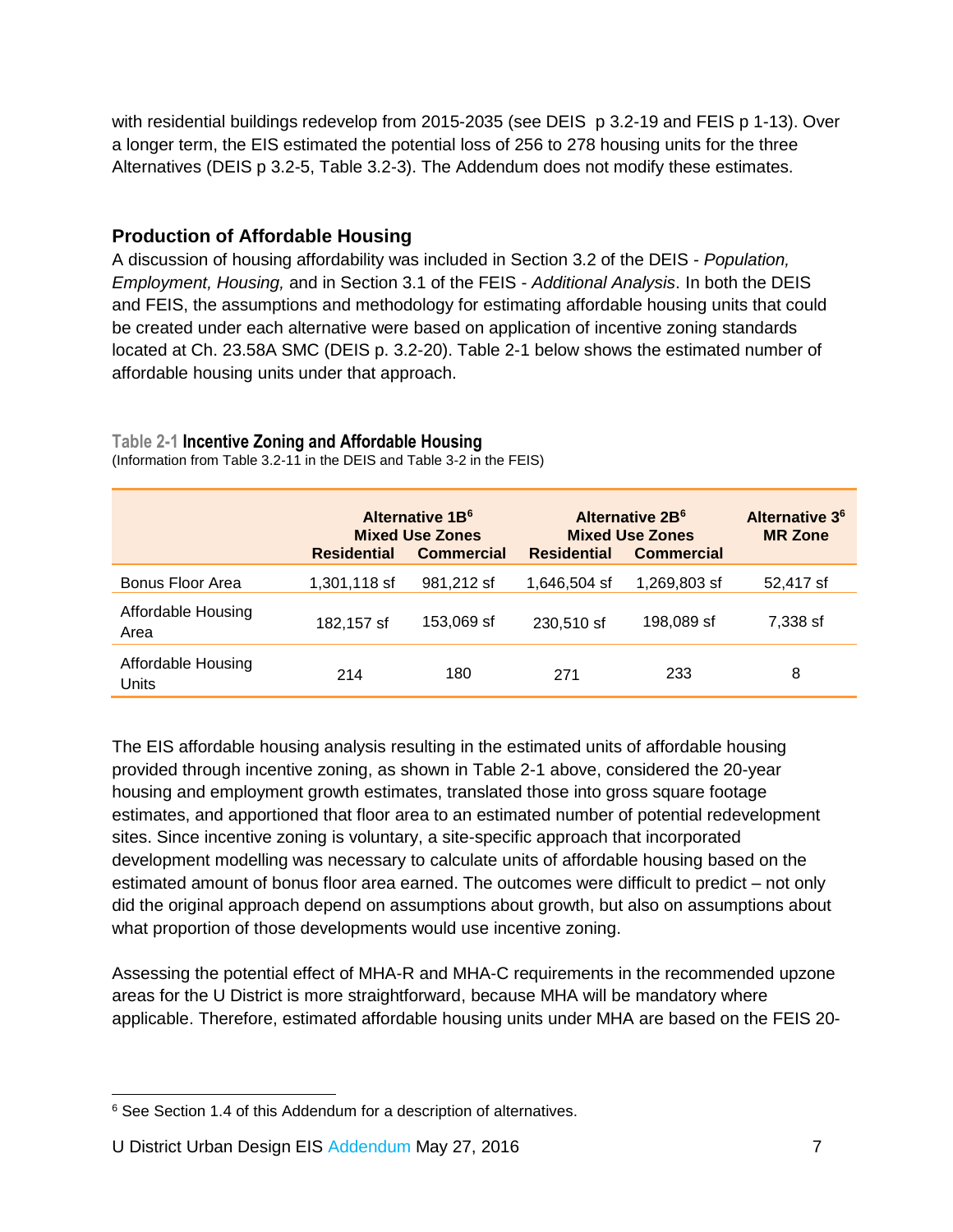year growth estimate of 5,000 new housing units and 4,800 new jobs. Table 2-2 shows the estimated potential range of MHA affordable housing units for Alternatives 1B and 2B.

The MHA affordable housing calculations are the same for Alt 1B and Alt 2B because they are based on the total housing and employment growth projections rather than development modelling. MHA would not apply under the No-Action alternative, so the projected number of affordable housing units under the No-Action alternative is the same as estimated for the DEIS and FEIS. Following Table 2-2 is an explanation of the MHA assumptions. All gross floor area estimates for this Addendum utilize the EIS average square footage assumptions of 850 square feet for each new housing unit, and 300 square feet for each new job. The ranges being considered for MHA dollar per square foot payments and percentage set-asides for the U District were utilized in the calculations<sup>7</sup>.

### **Table 2-2 HALA Mandatory Housing Affordability (MHA) and Units of Affordable Housing**

|                                                                                               | <b>Alternative 1B</b><br><b>Mixed Use Zones</b> |                           | <b>Alternative 2B</b><br><b>Mixed Use Zones</b> |                                  | <b>Alternative 3</b><br>(No Action)<br><b>MR Zone</b> |
|-----------------------------------------------------------------------------------------------|-------------------------------------------------|---------------------------|-------------------------------------------------|----------------------------------|-------------------------------------------------------|
|                                                                                               | <b>MHA-</b><br><b>Residential</b>               | MHA-<br><b>Commercial</b> | <b>MHA-</b><br><b>Residential</b>               | <b>MHA-</b><br><b>Commercial</b> |                                                       |
| Units of Affordable<br>Housing                                                                | $311 - 494$                                     | 126-216                   | $.311 - .494$                                   | 126-216                          | 8 <sup>8</sup>                                        |
| <b>TOTAL Units of</b><br>Affordable Housing-<br><b>MHA-Residential plus</b><br>MHA-Commercial | 437 to 710                                      |                           | 437 to 710                                      |                                  | 8                                                     |

### MHA-RESIDENTIAL: UNITS OF AFFORDABLE HOUSING

The FEIS growth estimate is 5,000<sup>9</sup> new residential units will be built in the U District in the next 20 years under Alternatives 1B and 2B (FEIS p. 1-4). OPCD has estimated that use of payment versus performance is expected to be half and half for MHA-R.

Assuming that MHA-R requires an affordable housing set aside equivalent to 5-7% of total new units, or a payment-in-lieu of \$7 to \$12 per square foot of new residential floor area, it is estimated that approximately 125-175 affordable residential units could be created under the performance option and approximately 186-319 new affordable units could be created via the payment option.

 $\overline{a}$ <sup>7</sup> Proposal details are still in development – OPCD will recommend specific numbers for MHA-R and MHA-C for the proposed U District zoning before transmitting legislation to Council.

<sup>&</sup>lt;sup>8</sup> MHA does not apply in the "No Action" alternative – this number is based on assumptions about development in the U District's MR zones which already have a version of incentive zoning.

<sup>9</sup> The DEIS analysis was based on a growth estimate of 3,900 housing units. The FEIS increased the housing growth estimate to 5,000 units in response to comments received on the DEIS.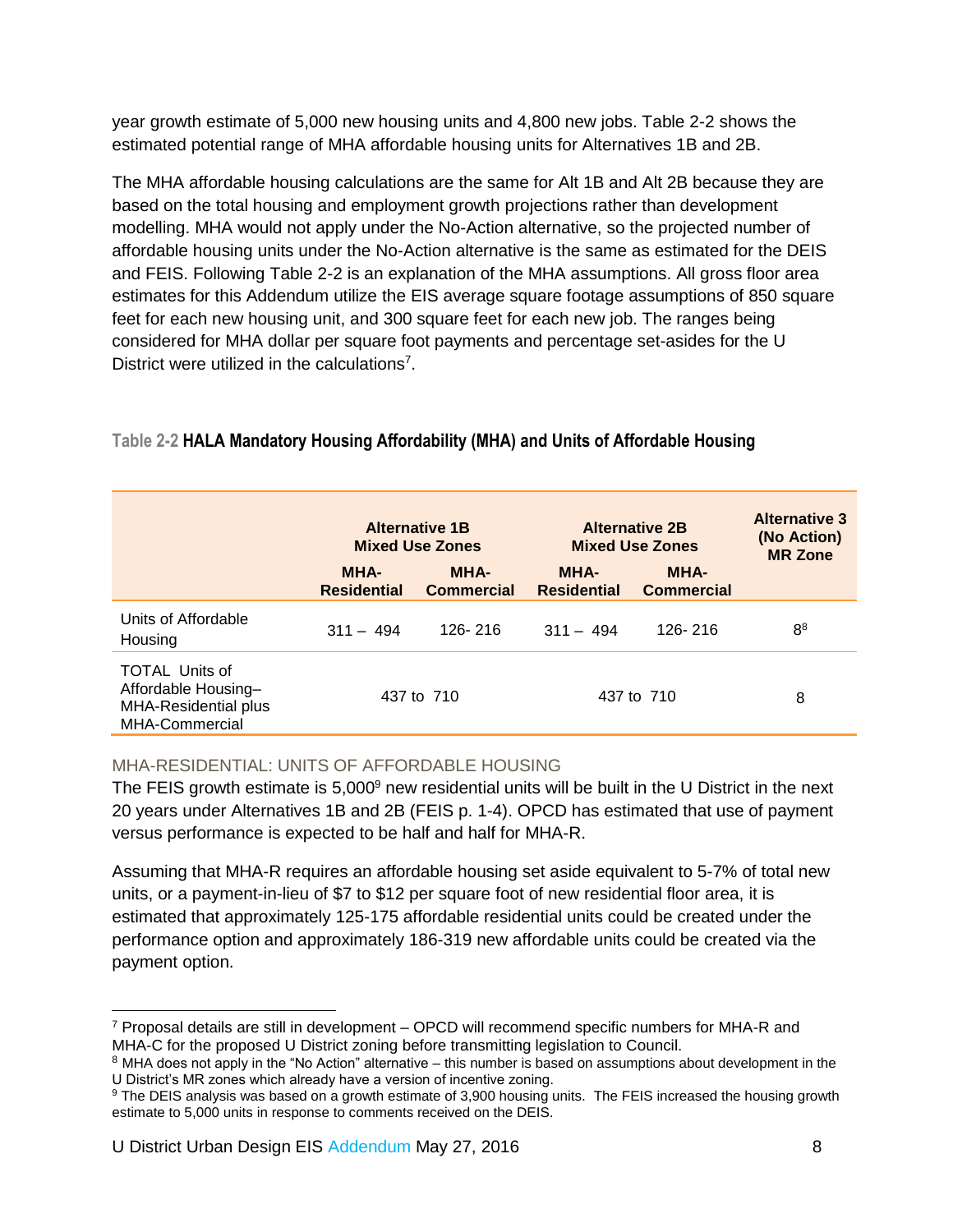Adding the MHA-R units of affordable housing provided, under both the performance option and payment option in the U District study area, results in an estimated range of 311 to 494 units of new MHA-R affordable housing.

#### MHA-COMMERCIAL: UNITS OF AFFORDABLE HOUSING

The DEIS/FEIS growth estimate is 4,800 new jobs in the U District in the next 20 years (DEIS p. 1-3 and FEIS p. 1-4). It is assumed that all MHA-C requirements will be met through the payment option.

Assuming an MHA-C payment amount of \$7 to \$12 per square foot of chargeable floor area in new commercial use in the U District study area, it is estimated that approximately 126 to 216 units of new affordable housing could be created.

#### MHA: TOTAL UNITS OF AFFORDABLE HOUSING

Summing the total units of affordable housing to be provided through MHA-R and MHA-C yields an estimated 437 – 710 units of new affordable housing over a 20 year period (Table 2.2).

## <span id="page-13-0"></span>**2.4 Mitigating Measures**

The EIS includes potential code and programmatic steps that the City could take to address housing affordability. Please see pp. 1-14 to 1-15 of the FEIS and p. 3.2-21 of the DEIS.

This Addendum updates the list of potential mitigating measures to incorporate the HALA Advisory Committee recommendations. The HALA Advisory Committee recommended a total of 65 potential strategies that address the need for affordable housing, including implementation of MHA-R and MHA-C discussed in this Addendum. The following are HALA recommendations that the City has recently implemented or is currently working on, in addition to MHA, that have potential to address housing affordability in the U District:

- **Renew the Multifamily Tax Exemption (MFTE) Program –** The Seattle City Council adopted legislation renewing the MFTE program in November 2015. MFTE was expanded to all multifamily-zoned areas and now provides increased incentives for the provision of affordable housing units with 2 or more bedrooms.
- **Renew the Seattle Housing Levy** A key HALA recommendation is to renew and expand the Seattle Housing Levy. The current levy expires in 2016, and the Mayor has called for a renewal and doubling of the Housing Levy.
- **Create a Preservation Property Tax Exemption Program** The City and other affordable housing advocates are working in support of state legislation that would create a local option for a 15-year tax exemption for property owners who agree to set aside 25 percent of their units for low-income tenants. With the passage of this